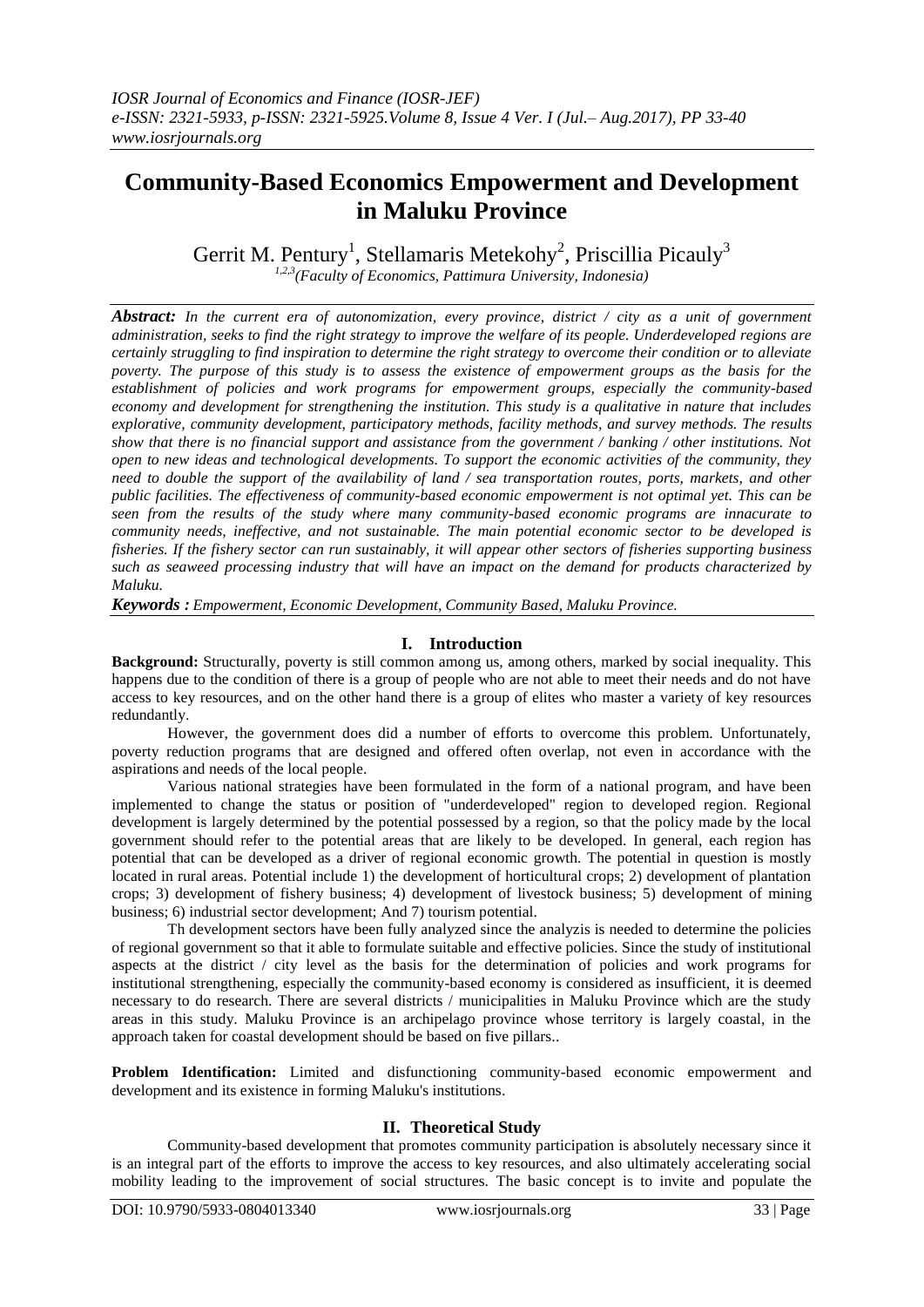community as subject and policy makers through a comprehensive approach of social, economic and environmental (Mardikanto T, 2010).

Although comprehensive human development through social, economic and environmental sectors still remains the foundation for poverty alleviation, environmental development is given special emphasis as a motor to create a conducive environment and is expected to bring positive economic and social impacts.

The form of community-based development / empowerment is through the fostering of the economic institutions of the community in disadvantaged areas, such as koperasi, small and medium enterprises and other micro enterprises, to be developed in order to create a strong economic structure supported by a robust people economy (Krisna Wijaya, 2002).

The first of the Five Pillars of coastal area development is, strengthening the social and economic capacity of coastal communities themselves. Second, the development of local resource-based entrepreneurship. Third, the commitment of the central government and the local government towards the realization of coastal communities to be empowered and independent. Fourth, synergy and cooperation by encouraging private sector participation in a profitable partnership. Fifth, sustainable management of natural resources. At the practical level of the economy, the empowerment of coastal communities is based on local community-based business development efforts, managed participatively for the benefit of all parties. In order for the system to run, it needs support from other stakeholders from the government and other parties / private (Azis, H. Moh Ali, 2005).

Faced with these conditions, the development in the coastal and underdeveloped areas, especially in Maluku Province can be pursued through the role of Institutional Economy, namely by encouraging the participation of the people of Maluku in developing the region especially in efforts to alleviate poverty. Community-based economy institutional development is an alternative development in Maluku Province in the context of disadvantaged areas, which should be implemented simultaneously in a comprehensive framework, such as education, community empowerment, social development, infrastructure provision and so on.

#### **III. Research Method**

The following methods used in preparing the Model of Empowerment and Economic Development; 1). Explorative: Basically the activity of this stage is an interpretation of data on observation results in the field and literature review of agencies using descriptive and explorative analysis techniques. Explorative analysis techniques used in researching typology or the classification of the problems encountered in the activities in the region. The analytical work with this methodology is not an absolute undertaking in this study. These models are alternative methods that may be used if data and information have been obtained. It is possible that in the analysis of this research will be used a combination of theoretical methods and the results of field studies may even find another model that is considered more appropriate to represent the existing conditions. 2). Community Development: This method is commonly used for a direct community approach. This method is also very dynamic because it will be tailored to the needs and conditions of the local community. For example, for people who are underdeveloped, most of the population is fishermen, it will be reviewed what problems occur when the population undergoes their principal activities. Then will be reviewed ways or tools that can be used to solve problems or minimize the challenge. The means of settlement will be reviewed from all aspects including financing, which of course with the main objective to be able to empower the underdeveloped community. Such method or methods must also be able to be done by the local community without having to cause a great dependence on resources, especially human resources coming from outside the region. 3). Participatory Methods: In conducting this study, participative methods, interviews, questioners, and conduct direct observation will be used in the field. In order to obtain input during the initial concept, until the completion of the final result will be dissemination and dissemination strategy formulation through several steps, such as the implementation of the discussion / dialogue forum. The discussion forum or dialogue is conducted formally and informally with relevant Local Government, stakeholders, Experts, practitioners and other relevant institutions / institutions, with the aim of getting input more fully in order to prepare the formulation of the final plan concept.

# **IV. Result Of The Research**

General Condition of Maluku Region: The economic condition of Maluku shows a sign of recovery, as can be seen from the GRDP according to the rising expenses and the continued positive economic growth.

# **1. Role Analysis of Community-Based Economic Empowerment and Development**

Based on the results of data analysis that has been done through this research activity, it is known that, in general, the empowerment groups still have not received many facilities from various institutions of business partners. A lot of capital assistance is provided by the Social Services for the joint business group (KUBE). In addition, capital assistance has also been provided by the Department of Agriculture and Fisheries, especially for groups of people engaged in fisheries and processing of fishery products which amounted to up to 100 million rupiah per business group. In addition to capital grants, the Agriculture and Fisheries Department has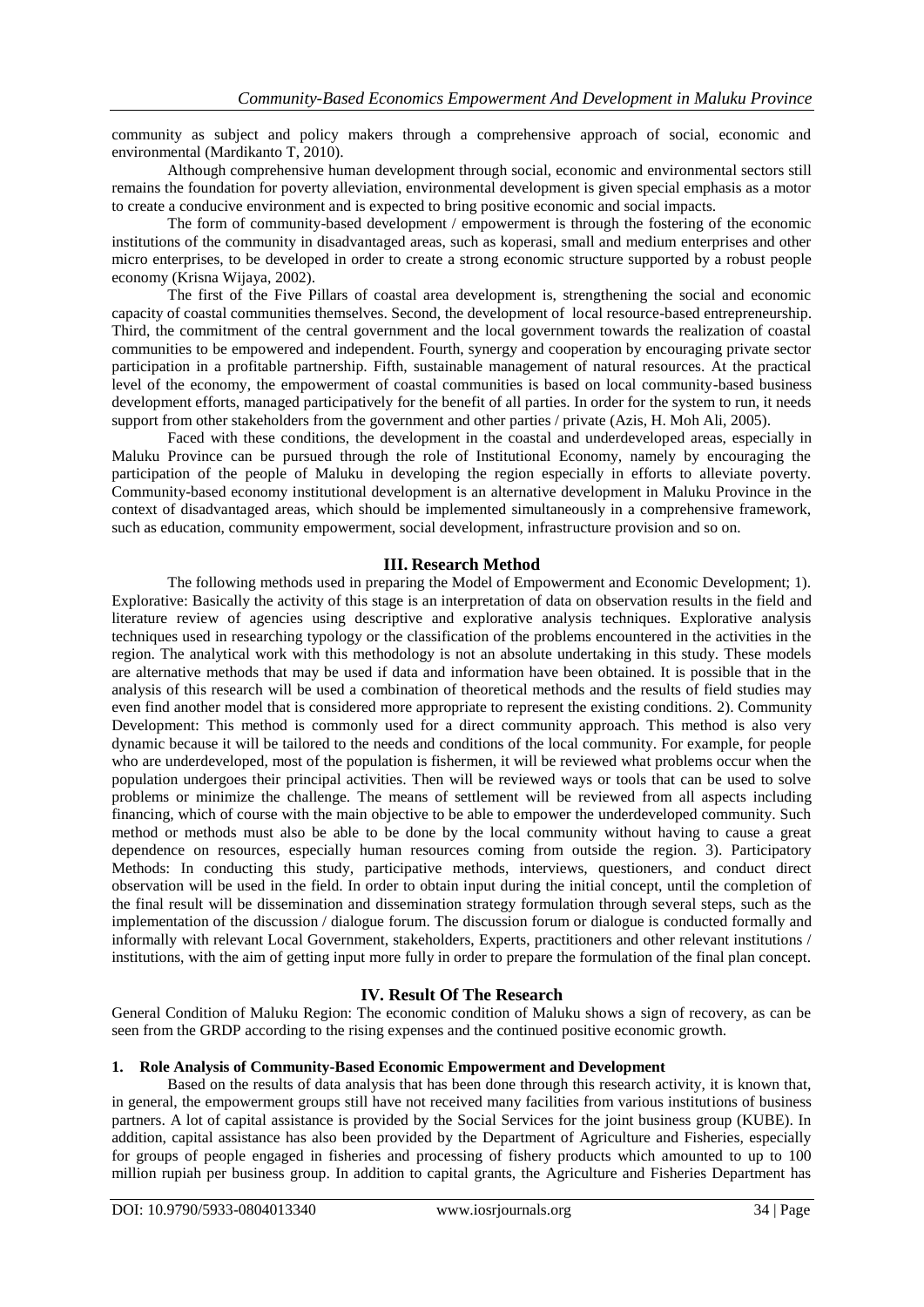also provided assistance and facilitation to people who want to apply for loans to banks. In addition, the Agriculture and Fisheries Department also provides assistance to community business groups in the form of equipment assistance. For entrepreneurship training activities have also been routinely implemented by the Department of Cooperatives and SMEs and technical guidance assistance has also been implemented by the Department of Industry and Commerce. However, the identification of the provision of assistance from these institutions to the community, factually still not evenly distributed.

Providing assistance to the empowerment group is a form of coaching and capital is part of the process of strengthening the people's economy. However, once again the spread is still not evenly distributed because those who have received assistance either capital or other forms of assistance consist of only small portion. Other forms of assistance received by the people who have received assistance are equipment assistance. However, the number is still not much that only 5% of the total respondents. Associated with capital resources for businesses run by the community can be seen in table 1 below:

| No.   | <b>Source of Capital</b>       | <b>Number</b> | Percentage $(\% )$ |
|-------|--------------------------------|---------------|--------------------|
|       | Personal                       | 59            | 57,8               |
|       | Bank                           |               | 5,90               |
|       | Family                         | 15            | 14,7               |
|       | <b>Local Government</b>        |               | 2.00               |
|       | Non-Bank Financial Institution |               | 4,90               |
|       | <b>State-owned Enterprise</b>  |               | 1,00               |
|       | individual                     | 14            | 13,7               |
| Total |                                | 102           | 100                |

**Table 1.** Source of Capital of the Empowerment Group

Source: Primary Data.

Based on the above table, it can be seen that the majority of sources of capital of the empowerment group is sourced from own capital is 57.8%, while the sourced from the banking sector only ranges from 5.90%, from family 14.7%, from local government 2%, from individual 13.7% and other sources (non-bank financial institutions and SOEs) 5.90%. This illustrates that the role of banks in business development already exists, although still quite low, so that the empowerment group is difficult to develop their business activities. In terms of meeting the needs of raw materials and equipment required approximately 87% are met locally and 13% from other regions.

#### **2. Description of Social Condition and Regional Infrastructure**

The acceleration of development in various sectors without excluding the development of economic sectors in all regions is in need of adequate infrastructure support. The condition is also one of the conditions for the smooth economic development of a region. Infrastructure support available to support economic development especially land transportation, terminals, ports, markets and other facilities such as lighting sources, fuel sources and clean water facilities is urgently needed.

#### **3. Effectiveness Analysis of Economic Empowerment**

Table 2 below describes the existence of local community empowerment programs implemented by local governments in order to promote the local community's economy. From 102 respondents, it is seen that most of respondents (61,7%) stated that there is no local community empowerment program, 23,5% of respondents stated that rarely there is activity and the rest only 14,7% which often have empowerment program. The data can show two possibilities that happened, firstly not exactly target of empowerment program activity for local community, because from result of visit to related institution like Department of Agriculture and Fishery, Department of Cooperation, Industry and Trade Office seen that each service every year already have And run their work programs in order to provide knowledge and skills to the community. Secondly, the local people lack understanding of community empowerment programs that have been implemented by the relevant agencies.

| <b>Table 2.</b> Existence of Local Government Empowerment Program |                          |               |                    |  |  |  |
|-------------------------------------------------------------------|--------------------------|---------------|--------------------|--|--|--|
| No.                                                               | <b>Program existence</b> | <b>Number</b> | Percentage $(\% )$ |  |  |  |
|                                                                   | Never                    |               |                    |  |  |  |
|                                                                   | rarely                   |               |                    |  |  |  |
|                                                                   | often                    |               |                    |  |  |  |
| Total                                                             |                          | 102           | 100                |  |  |  |

**Table 2.** Existence of Local Government Empowerment Program

Source: Primary Data, 2015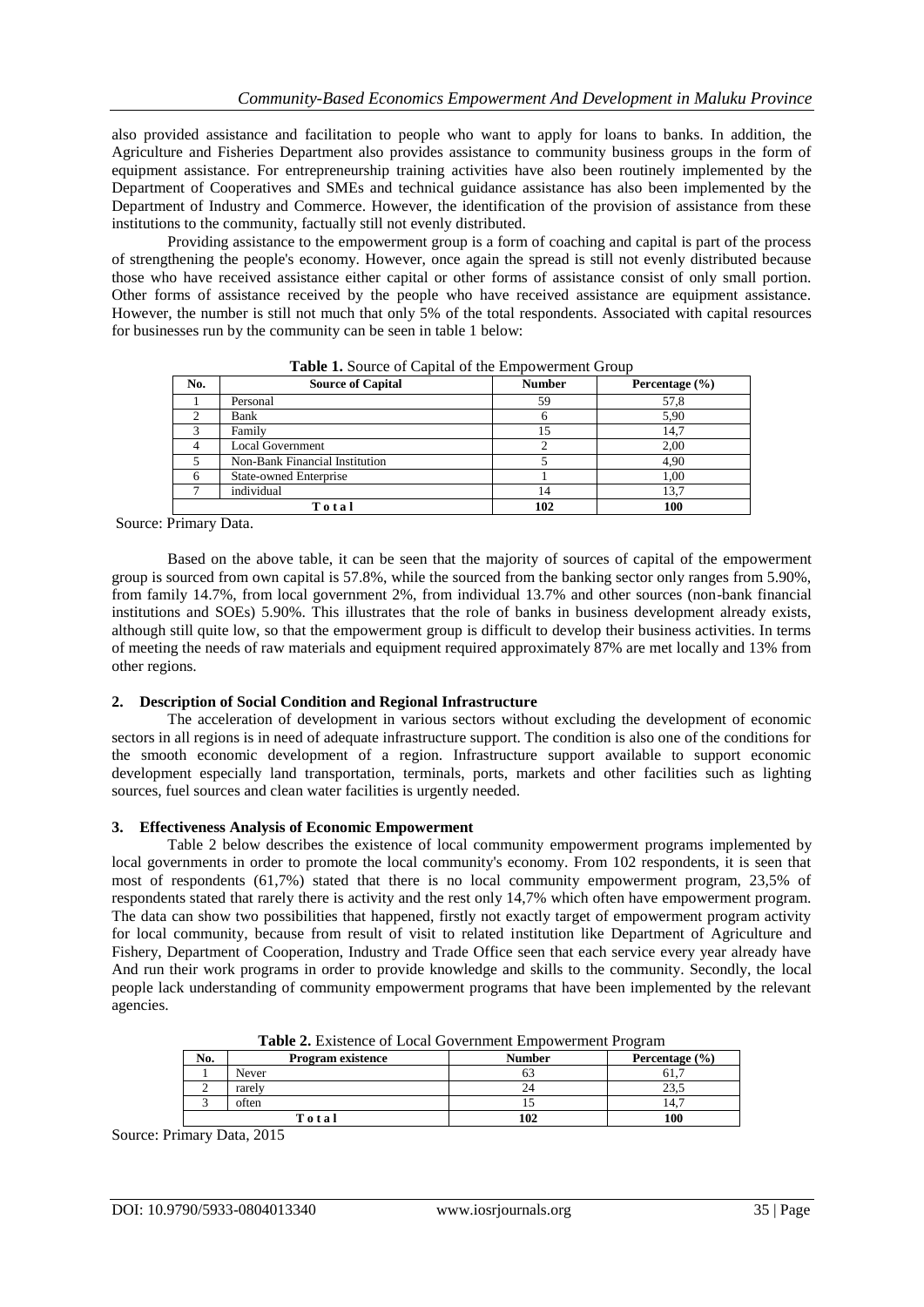Next is the response of respondents about the role of local government empowerment programs for local human resources in encouraging economic development in Alalak and surrounding areas. Of the 102 respondents, most of the respondents (65.7%) stated that they were not right on target, while only 22.5% said they were right on target and 11.8% were very targeted.

Table 3 is in line with table 2 above, indicating that the empowerment program that has been run by the local government is not well targeted and still not in accordance with what is expected by the empowerment group.

| No.   | <b>Accuracy Goals</b> | number | percentage $(\% )$ |  |  |  |  |
|-------|-----------------------|--------|--------------------|--|--|--|--|
|       | Very Right Goal       | ∸      |                    |  |  |  |  |
|       | Right Goal            | 23     | nn.<br>ے وگ کے     |  |  |  |  |
|       | Inappropriate Goal    | D.     | 65.                |  |  |  |  |
| Total |                       | 102    | 100                |  |  |  |  |

**Table 3.** Acceleration of Community Empowerment

Source: Primary Data, 2015

#### **4. Business / Economic Sector**

Recently, Economic sectors in Maluku began to ogled by the community to conduct economic activities in the form of entrepreneurship by establishing economic institutions. To be a successful entrepreneur and not easy to do. From the data above, it shows that in Maluku, half of the business done in the industry sector, most of which organized by business entities in the form of CV, UD, and PT. Sector / fishery business, and livestock sector / business also received significant attention from economic institutions in Maluku. Both sectors / economic enterprises are also managed by a business entity in the form of joint business group.

The results of this study provide a very clear picture that the industrial sector and the agricultural sector (fishery sub-sector and livestock sub-sector) contribute substantially to the growth of economic institutions in Maluku, compared to other economic sectors / sectors (other sectors In GRDP).

#### **5. Work Force**

The growth of institutional / economic empowerment groups in Maluku should be directed to accomodate a larger workforce. The government needs to pay more attention to the primary sector because this sector accomodate quite a lot of labor. Meanwhile, the development of this sector tends to decrease, followed by the increase of secondary sector and tertiary sector which relatively little need labor. Increased public awareness is needed, especially economic empowerment groups in Maluku to remain proud to work in the agricultural sector because this sector is worth maintaining.

The problem of supply-demand in employment in Maluku deserves the attention of all parties. The surplus of labor can be overcome by the investment of productive sectors either from the government or even addressed by the private sector in this case the economic institutions. Of course this also must be coupled with human capital investment both from the community as the owner of labor factors, business actors and government. Thus, it will provide a large enough stimulus for the increase in income and employment.

The demands of the role of all parties, both communities, business actors and governments to create a conducive political and security environment for investment in Maluku so that in turn will also provide wider opportunities for workers to conduct business activities. The development and deployment of manpower in Maluku based on the existing empowerment groups can be seen in Figure 1. Below



**Figure 1.** Work Force by Empowerment Group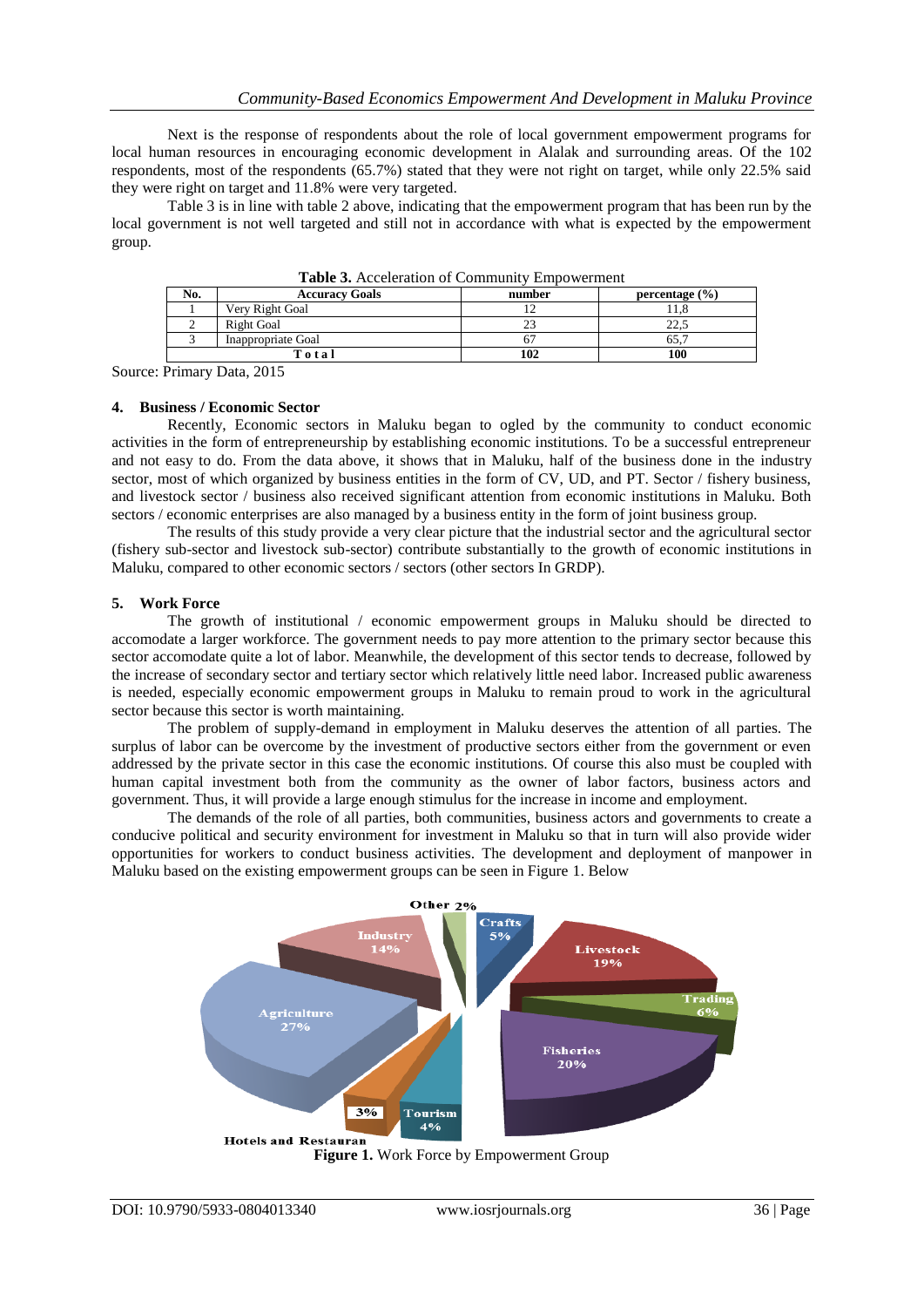Based on Figure 1. above, it can be seen that the absorption of labor in the economic empowerment group in Maluku spread to variosu business fields. 14% of the business sector, 27% of agricultural business, hotel and restaurant business 3%, tourism business 4%, other businesses 2%, fisheries business 20%, trading 6%. The livestock business sector is 19%, the craft sector is 5%.

Labor is scattered in all forms of business types / sectors and is a variation of all forms of empowerment. The form of business entity is also spread in several cities / sub-districts in Maluku. The results of the study show that the characteristics of economic empowerment groups greatly affect the number of workers in relation to the application of minimum wage regulations at the enterprise level. In general, firms in the capital-intensive sector pay higher wages, and therefore show the application of regulations of higher minimum wage than firms in the labor-intensive sector. Company size is also a determining factor in the adoption of minimum wage regulations. Generally, larger companies will be able to pay higher wages, and therefore the application of minimum wage rules is better than small companies. Foreign capital companies also generally pay higher wages and apply minimum wage regulations more effectively than domestic firms. Meanwhile, firms that sell their products to the export market pay higher average wages and apply minimum wage regulations better than firms that only target the domestic market.

# **6. Investation**

To improve the investment climate, cooperation between the private sector and government and intergovernmental coordination is needed. In addition, the quality of policies and institutional capacity needs to be improved. Non-economic issues such as corruption and political competition ahead of the election should be anticipated so that there will be no decreasing confidence among the investors.

Another challenge faced by entrepreneurs in Maluku in investing is how Permenakertrans No. 13 of 2012 concerning to provincial minimum wage (UMP), can be implemented appropriately. There are several variables: productivity, economic growth, labor market conditions, and the most inadequate effort, the welfare of workers / workers, and others. Even inflation and housing and transport incentives for workers factors can be carefully considered so that workers' wages can rise significantly.

From the illustration above, the investment prospects in Maluku still have a chance to grow, but not necessarily will be in accordance with the expectations desired by the government, if the problems that possibly arise are not well anticipated. Therefore, the government should be able to create an investment climate remains conducive and stable. Figure 2. below shows us to know how far the investment in the economic empowerment group in Maluku based on the economic sectors.



**Figure 2.** Total Investment by Economic Sector

Based on Figure 2. above, it can be seen that investment from empowerment of community-based economy in Maluku based on economy base sector, that industry sector 12%, agriculture sector 25%, hotel and restaurant 4%, tourism sector 5 %, Handicraft sector 6%, fishery 20%, trade sector 9%, livestock sector 16%, and others 3%.

From the results of this study, it can be said that the empowerment of community-based economy in Maluku in terms of investment is dominated by sectors that are considered superior such as industry, fisheries, agriculture when compared with other sectors. This indicates that these sectors in terms of infrastructure are more readily available or available when compared to infrastructure of other sectors in Maluku.

When viewed from the potential of natural resources available in four cities / regencies in Maluku, they have sufficient natural resources available to invest, yet being in opposition with the reality which is due to the limited availability of infrastructure in these areas.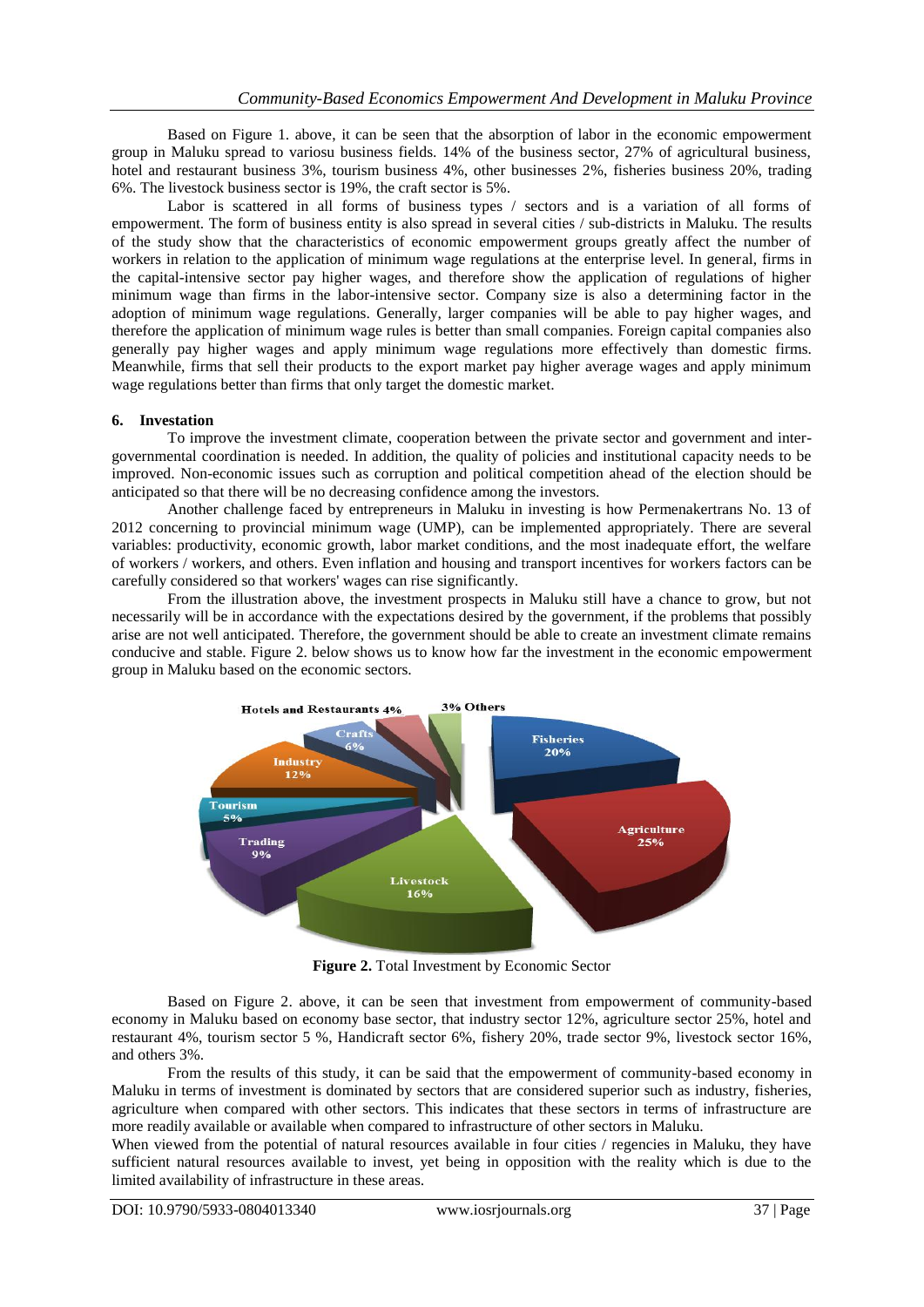# **7. Empowerment Model**

The magnitude of the potential of the industrial, fisheries, agriculture and livestock sectors, both from the availability of land and the readiness of the community in managing the microcosm at the location of the study is a matter that needs to obtain the attention of the central and local governments and other relevant parties to utilize the existing potential through efforts of empowering the communities by addressing local potentials appropriately. If this can be done, at least it will be the first step of community empowerment.

Community development seems shackled and difficult to do if the infrastructure is not first prepared or built. Through the empowerment and economic development of the community, the community is expected to develop and advance, resulting in a double effect that encourages the central and provincial governments to immediately build supporting infrastructure.

To improve the role of empowerment of Economic Institutions in utilizing the potential of the region as the findings of this study, it is necessary to make a model of increasing the role of Economic Institution for the empowerment of local potential. The modeling should be dynamic and protect the interests of farmers as producers or commodities producers. Therefore, economic institutions need to be strengthened starting from group empowerment to institutional formation of koperasi as a container or business institution where they can manage the business adequately. Therefore, this model is designed to be used or operationalized in other areas or places as far as basic and technical requirements in accordance with the findings of the review sites can be met.

The rationale of this modeling model lays at the characteristics of the development of Institutional Economy along with the support of related institutions / builders in community empowerment. The things that underlie the preparation of the model include:

a. Model is a process that must be done in an effort to empower Economic Institution

b. Model is a reference for the parties involved in the empowerment of Institutional Economics

c. Model is made primarily to protect the interests of Micro and Small Businesses that have always been on the disadvantaged side (earning the smallest value).

d. The model should provide a reasonable and measurable benefit for the Institutional Economy to take a role in empowering local potential / local superior,

e. The design and application of user-centered-design model in this case is Institutional Economy.

Taking into account of the things mentioned above, it is proposed to establish "LEMBAGA MAHIAKARYA", namely Institute of Community-Based Economic Empowerment and Development (L2PEBK), in which, in addition, it can also provide supervision assistance. This forum was established to bridge the existing business groups in each sub-district with CAPITAL, BUSINESS PARTNER, and MARKET.



**Figure 3.** Design of the Model of Empowerment and Economic Development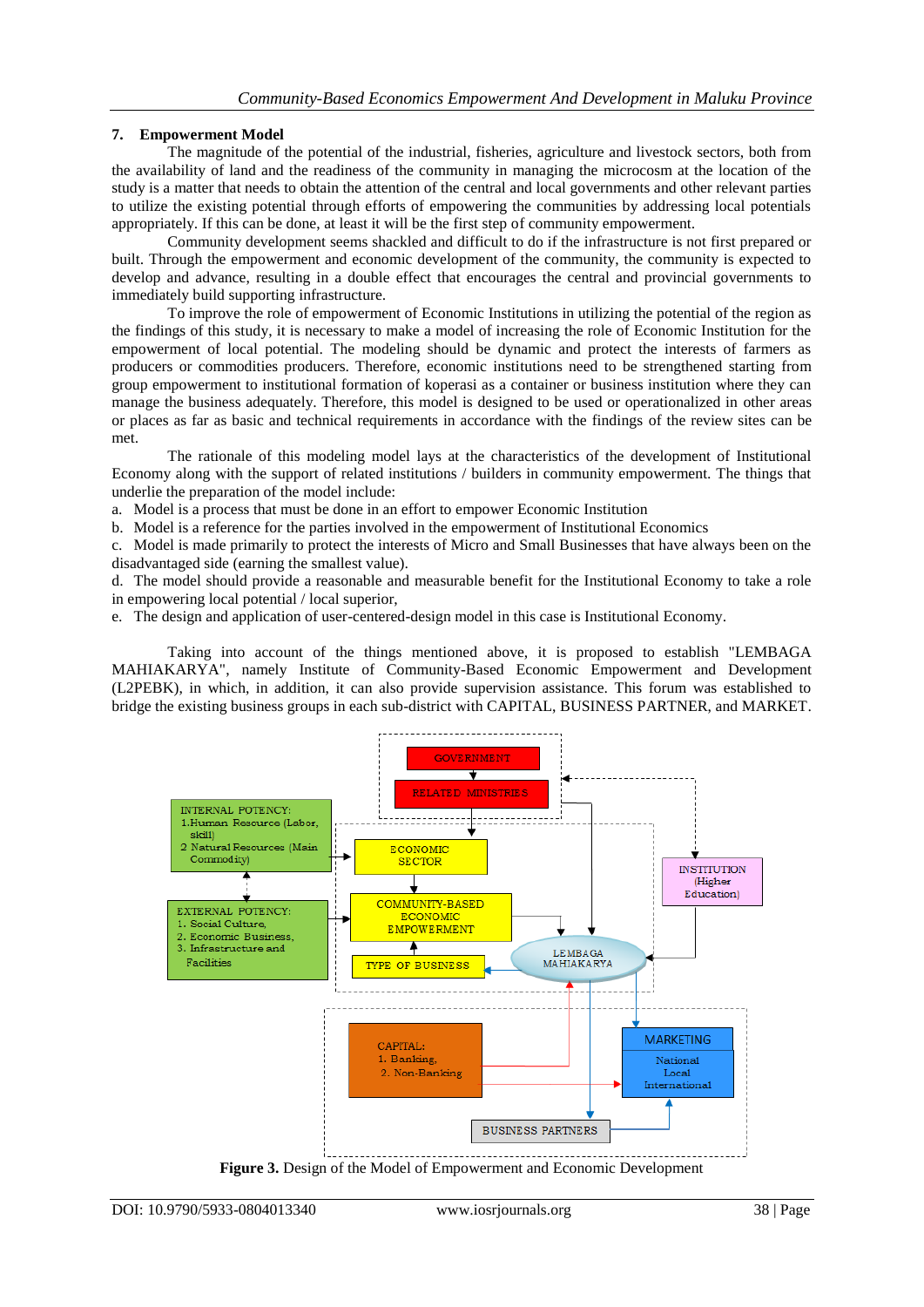# **Conclusion:**

# **V. Conclusion and Suggestion**

- 1. In general, it can be said that empowerment will be successful if supported by several factors: (1) revolving capital assistance; (2) development assistance of facilities / infrastructure; (3) development of local institutions; (4) strengthening and development of business partnerships; and (5) facilitation of counselors.
- 2. No financial support and assistance from government / NGO / BUMN / Banking / other institutions. There is suspicion of a government program being run. Fear of failing in running a business. Not open to new ideas and technological developments. There is no motivation to seek opportunities for business development.
- 3. The effectiveness of community economic empowerment is not optimal yet, so it still needs to be improved. This can be seen from the results of the study where many community economic programs that are less suitable to the needs of the community, overlapping aid, and not sustainable.
- 4. The main potential economic sector to develop is fisheries. In addition to the local potential that is owned by the characteristics of the region, this sector will encourage other business sectors to grow. If the fishery sector can run sustainably, there will be other sectors of fishery supporting business such as seaweed processing industry that will have an impact on the demand of products characterized by typical food from Maluku.
- 5. Empowerment and development of economic institutions are expected to develop and advance so that later can have a positive impact and have multiple effects. To that end, the role of Institutional Economics needs to be designed in a model for the Development and Strengthening of Community-Based Economic Institutions.

#### **Suggestions**:

- 1. Distribution of revolving capital and assistance for: (a) savings and loan units; (b) and working capital to support community enterprises in various real sectors, especially joint business group (KUBE). Distribution of funds, in accordance with the stages of program implementation, is conducted directly by managers of joint business groups through a designated Bank after approval is given by the Fostering Team on the proposed regional technical team.
- 2. Supporting facilities and infrastructure need to continue to get attention from local and central government. Such as the availability of facilities supporting activities in the form of equipment assistance, market availability, availability of roads and sea transportation so that products arrive in the market.
- 3. To be able to improve the effectiveness of economic empowerment of society either from assistance in the form of technical guidance, capital, aid of production equipment and so on, need to start with data of business actors. This can be done in cooperation by the parties related to the Office of Koperasi & SMEs as well as the Department of Industry and Commerce so that it will not happen again the program given is not in accordance with the needs of the community, and no longer happen there are community beneficiaries who are double funding.
- 4. To be able to take advantage of existing potential business, it should start from the leading sector that characterized regionalism especially marine fishery sector. To maintain the sustainability of this sector, the Fisheries Department needs to improve its activities both independently and in cooperation with other agencies and the wider community. In addition, other agencies may support the continuity of this sector in accordance with their respective fields.
- 5. To further strengthen the empowerment and development of community-based economic institutions, the design of an economic institutional model as a comprehensive recommendation based on the results of the study.

# **References**

# **Books:**<br>[1]

- [1] Almasdi Syahza., 2003. Paradigma Baru: Pemasaran Produk Pertanian Berbasis Agribisnis diDaerah Riau, dalam Jurnal Ekonomi, Th. VIII/02/Juli/2003, PPD&I Fakultas EkonomiUniversitas Tarumanagara, Jakarta.Collins, Frank. 1978. "The Interaction of Budget Characteristics and Personality Variabels with Budgetary Response Attitudes". The Accounting Review. Vol.LIII, No.2, April. pp.324-335.
- [2] Azis, H. Moh. Ali, 2005, Pendekatan Sosio-Kultural dalam Pemberdayaan Masyarakat, dalam Rr. Suhartini, dkk. (eds). Model-Model Pemberdayaan Masyarakat, Yogyakarta, Pustaka Pesantren.
- [3] BPS., 2015. Kota Ambon Dalam Angka. Penerbit Badan Pusat Statistik Kota Ambon. 2015.
- [4] BPS., 2015. Maluku Dalam Angka. Penerbit Badan Pusat Statistik Provinsi Maluku. 2015.
- [5] BPS., 2015. Maluku Tengah Dalam Angka. Penerbit Badan Pusat Statistik Kabupaten Maluku Tengah. 2015.
- [6] Ekspor 50 Komoditi Utama Menurut Kawasan Barat & Timur Indonesia Periode : 1996-2001.
- [7] Hall, Hill. "Ekonomi Indonesia", Jakarta : Murai Kencana, 2001.
- [8] Ife J, Tesoriero F. 2008. Alternatif pengembangan masyarakat di era globalisasi community development. Yogyakarta [ID]:Pustaka Pelajar.
- [9] Krisna Wijaya. "Analisis Pemberdayaan Usaha Kecil", Jakarta : Pustaka Wirausaha Muda, 2002.